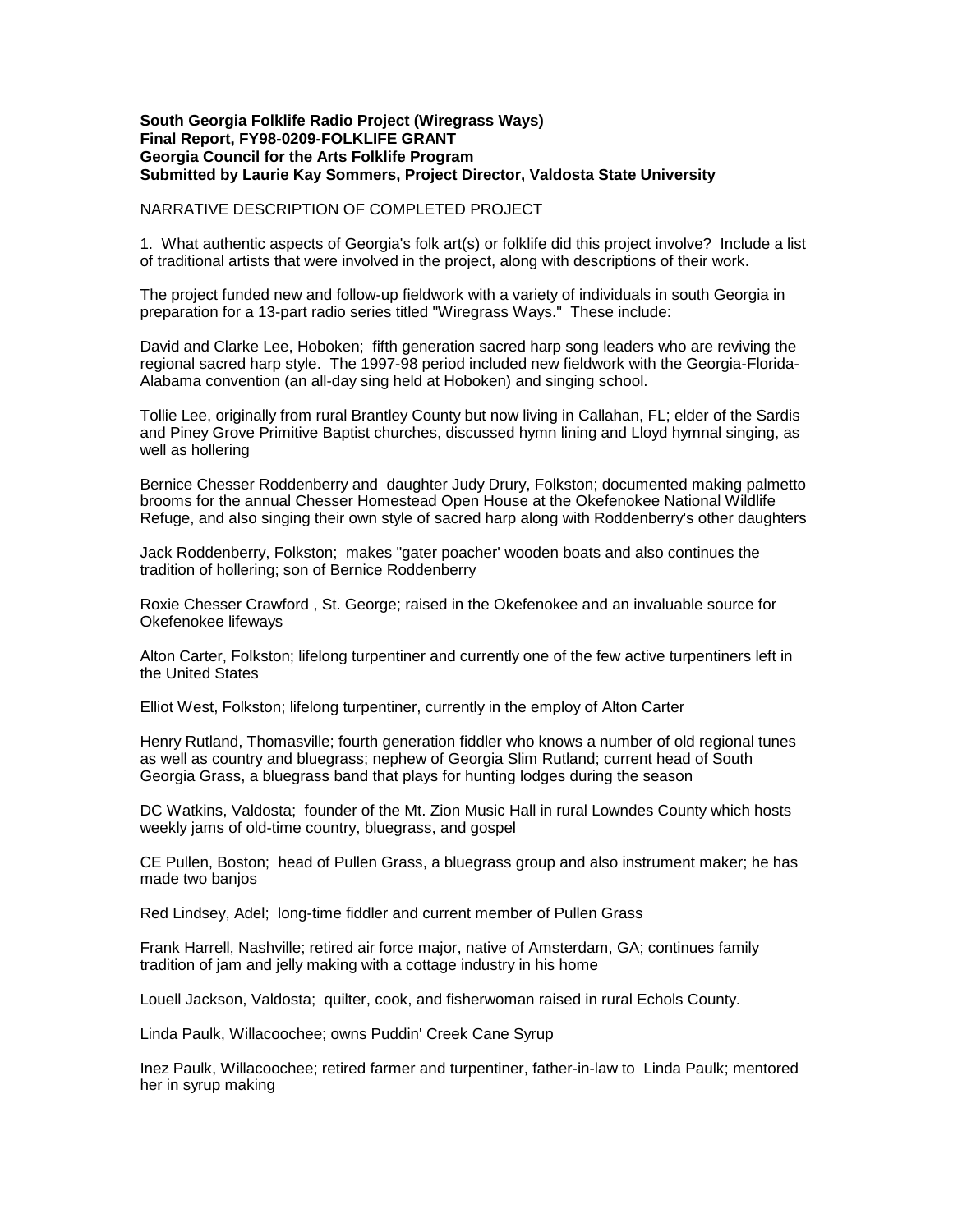Maria and José Ruiz, Willacoochee and Colima, Mexico; resident workers at Linda and Warren Paulk's farm; assist with syrup making, among other things.

Jimmy Parker, Nashville; tobacco auctioneer and partner in Planter's Warehouse

Robert E. Deatherage, Nashville and North Carolina; partner in Planter's Warehouse and excellent source for oral history and personal experience narratives of Georgia/North Carolina tobacco connection

Lewis Watson, Sr., Nashville; former tobacco farmer and retired partner at Planter's Warehouse

Elder Ervin Peterson, Albany; minister for St. Luke's Primitive Baptist Church in Valdosta

Lonnie and Mary Johnson, Valdosta; have sung gospel in the style of the Consolers for 27 years

The Voices of Harmony, Valdosta; Pat Sirmans, Chanel Baker, Wanda Collins and Pearl Phillips, four women who sing a mix of traditional and contemporary gospel

Additional recording was done at the Fiestas Guadalupanas in Valdosta, which included an ad hoc migrant worker ensemble made up of Mexican and Guatemalan migrant workers from Camilla.

2. What did this grant allow you to accomplish that you might not have been able to do otherwise?

This grant funded further fieldwork with a variety of important south Georgia traditions. In addition, it facilitated a working partnership with producers Melissa Gray and Teresa Sanders at Peach State Public Radio in Atlanta, thus leading to a high quality, technically sound radio production. The series of grants from the Georgia Folklife Program also laid the groundwork for a successful NEA Folk and Traditional Arts Infrastructure Initiative grant and the forthcoming South Georgia Folk Arts Center at VSU. The two Georgia Folklife grants introduced VSU administrators to the kinds of benefits a professional folklorist can provide in terms of service to the university and region. It also showed NEA that VSU had a track record in folklife activity.

3. Explain how this project contributed to the public's understanding of folk art/ folklife. Describe cultural interpretation provided.

The radio series to air beginning this coming September on Georgia Gazette will reach a large audience across Georgia. With five minute programs, there is not time for a great deal of interpretation, but care was taken in selecting a variety of authentic and representative folklife forms and folk groups in south Georgia. Some audience members will be exposed to these traditions for the first time; for others, the programs may serve to highlight and reinforce ongoing traditional practices. Laurie Sommers also gave public presentations on the project at a Multicultural Education conference, VSU Honor's Program lecture series, and the Unitarian Church. The project also generated quite a bit of media attention. In addition to articles in VSU publications, feature articles appeared in the Valdosta Daily Times and an AP piece sent to papers throughout the state. WALB TV Albany will run a feature on the radio series in July or August.

4. Describe how folk cultural specialists were involved in planning and implementation of the project.

Wiregrass Ways was researched and written by Dr. Laurie Sommers, a Ph.D in folklore who has worked in public sector folklore since 1982. In 1995 she initiated the South Georgia Folklife Project.

5. How was the project received?